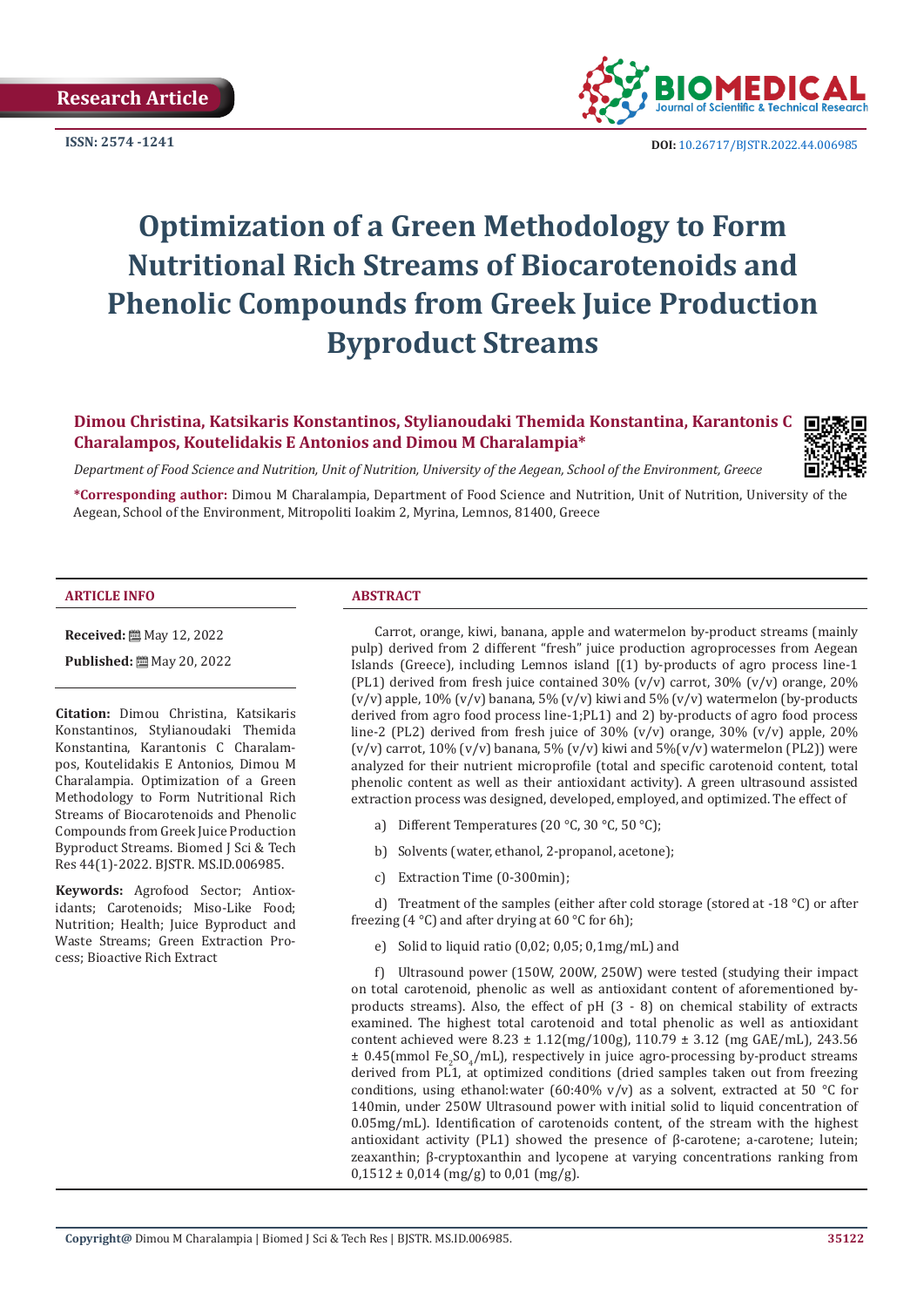# **Introduction**

Naturally occurring carotenoids, meaning tetra-terpenoids consisted of highly unsaturated isoprene derivatives, are of high significance in different industrial sectors such as food and technology science human nutrition, chemical, pharmaceutical, poultry as well as cosmetics. Lately, carotenoid pigments demand has been increased owning to their diversified market applications, such as coloring agents in food products like margarine, soft drinks, baked products; as precursors of pro - Vitamin A in animal and food feed; as additives in multivitamin preparations as well as antioxidants, aiming at reducing cellular damage (Malik, et al. [1]). Studies indicate the synergistic action of diet micronutrient antioxidants such as carotenoids towards the prevention of chronic diseases development such as cancer (Stahl, et al. [2]) and cardiovascular diseases (recently associated with heart rate variability) (Ying Huang, et al. [3]). Also, the correlation of protein lens oxidation and age modulated possible cataract prevention has been studied in women (a total of 77466) as well as in men (a total of 36644), in USA, through a prospective cohort study regarding carotenoids (lutein, zeaxanthin, a-carotene, b-carotene, lycopene, beta-cryptoxanthin) as well as vitamin-A (and retinol equivalent) intake by Chasan Taber, et al. [4] and Brown, et al. [5]).

Also, the positive effects associated with human intake of a-carotene, β-carotene and β-cryptoxanthin in possible inhibition of antigen specific IgE antibody production, protecting from the development of allergy symptoms (including protection against allergic children rhinitis) as well as from asthma prevalence, have been studied through a semi-quantitative food frequency questionnaire (Rerksuppaphol, et al. [6,7]). The most common methodologies used for carotenoid extraction are those that take advantage of the polarity of solvents. Organic solvents such as hexane, petroleum ether and tetrahydrofuran (non-polar) as well as acetone, ethanol or ethyl-acetate (polar) could be used for the extraction of carotenes (hydrocarbonbased molecules without functional groups) such as b-carotene and xanthophylls (which contain oxygen in the functional group of either aldehydes or ketones or alcohols) [8,9]. Some of them are toxic and expensive and can be used for the extraction of bioactive compounds from fruit by-product and waste streams from juice processing plants [10- 12]. The aim of this study was the development and optimization of a green process, namely ultrasound assisted extraction targeting maximization of recovering of bioactive compounds contained in (from Aegean regions) carrot (*Daucus carota L*), orange (*Citrus sinensis L*), kiwi (*Actinidia delicioza*), banana (*Musa paradisiaca L*), apple (*Malus domestica*) and watermelon (*Citrullus lanatus*), fruit by-product streams containing mainly peels and pulp (but also seeds less than 5% w/w), derived from juice processing industry,

of medium scale of Northern Aegean. The potential exploitation of agro industrial by-product and waste streams of industrial food sector has been previously underlined [8-11,13-17]. So, within this frame the effect of temperature, sample treatment, solvents, pH on the extraction yield of total carotenoids and total antioxidant activity was studied. Also, identification of carotenoids contained in the extract with the highest antioxidant activity took place. The aim of the above study was the development of an efficient green process leading to the production of a bioactive-rich extract of high antioxidant potency, derived from Greek agro industrial waste and by-product streams of low and or negative cost, that could be used as media for the production of novel Greek originated Miso like food product.

# **Materials and Methods**

#### **Fruit Processing By-Product Streams**

Fruit by-product streams of carrot, orange, kiwi, banana, apple and watermelon (containing mainly peels and pulps but also small amounts of seeds and stems) derived from 2 different fresh juice production processes of Aegean Islands:

- **1)** 30% carrot, 30% orange, 20% apple, 10% banana, 5% kiwi and 5% watermelon (FP1) and
- **2)** 30% orange, 30% apple, 20% carrot, 10% banana and 5% kiwi and 5% watermelon (FP2).

#### **Chemicals**

Absolute ethanol (pharmaceutical grade), acetone, 2-propanol, acetate, sodium carbonate, solvents for HPLC analysis (acetonitrile, methyl alcohol (usp), dichloromethane), iron chloride hexahydrate, carotenoid standards as well as reagents for the antioxidant measurements, including TPTZ (2,4,6-tris (2-pyridyl)-striazine), iron (¶) chloride, were of analytical grade and purchased from Sigma Aldrich. Methyl tert-butyl ether (MTBE) and methanol (MeOH), both of chromatographic grade, standards of (all-E)-αcarotene (purity: 92%); (all-E)-β-carotene (purity: 97%); (all-E)-lutein (purity: 92%), (all-E)-zeaxanthin (purity: 93%), (all-E) β-cryptoxanthin (purity: 98%) and citric acid as well as sodium hydroxide were also purchased from Sigma Aldrich.

#### **Ultrasonic-Assisted Extraction Method**

By-product streams derived from carrot, orange, kiwi, banana, apple and watermelon were delivered from juice production industries from Aegean islands. The carotenoids of fruits byproducts from fresh juice-production lines, were extracted using an ultrasonic bath (20kHz). Samples were stored under cold storage in a novel cylindrical air driven and assisted bubbled lifted laboratory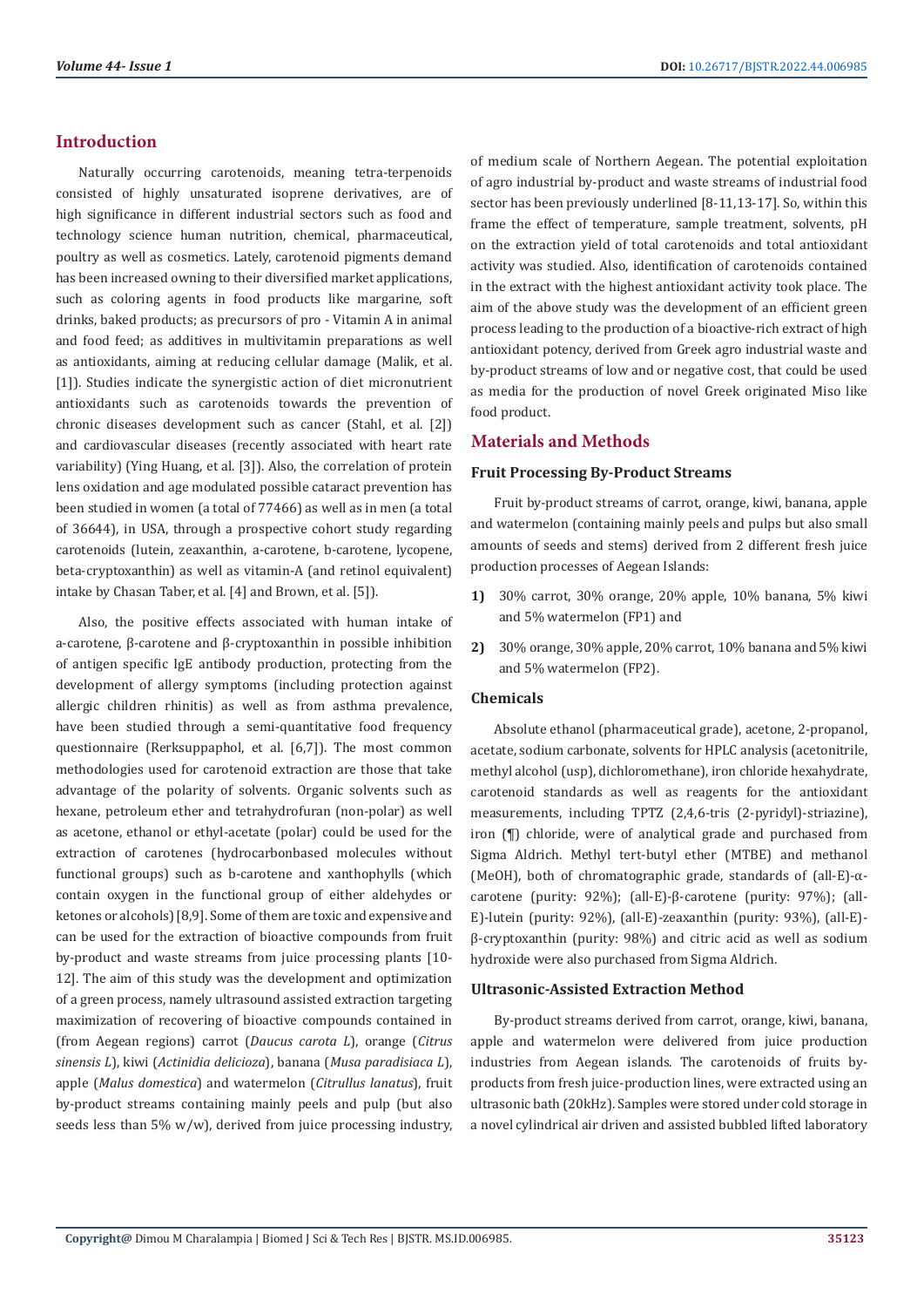scale reactor at  $(-4 \degree C)$  and under refrigerating conditions  $(2 \degree C,$ 18% humidity). Also, by-product streams were dried for 6-30h, in air circulating oven at 55-70 °C, depending of the sample, while previously have been passed through from sieve mesh 300mm (air-forced). 1 mg dried samples were mixed with 50ml solvent in a 250ml Erlenmeyer flask. The water in the ultrasonic bath was kept above the level of the solvent in the Erlenmeyer flask. The crude extract that contained the solvent extracted carotenoid was filtered using a Whatman filter paper No. 4 aided by a single stage. The extraction process studied to determine the best conditions. All experiments were performed in shady environment, at ambient conditions. The effect of time (0-300min), treatment (cold storage, refrigerating conditions as well as dehydration) temperature (20 °C, 30 °C, 50 °C), solvent (water, acetone:water (50:50 v/v), 2-propanol and ethanol:water  $(60:40 \text{ v/v})$ , initial solid to liquid ratio (0,02mg/mL; 0.05mg/mL; 0.1mg/mL) and ultrasound power (150W, 200W, 250W), were studied. All measurements were carried out in triplicate for each sample, and obtained values were averaged.

#### **Carotenoid Content**

100µl of each-sample, prepared as described previously, were dissolved in 2ml of hexane dissolved in 0.4M sunflower oil and stirred for 3min. The absorbance was measured using a UV-Vis spectrophotometer (Giorgio Bormac UV 10plus, Italy) at 445nm wavelength. Finally, the absorbance of each sample was compared with a standard curve (R2 = 0.99) to calculate the concentration of carotenoids in micrograms per 100g of crude extract. The standard curve was prepared according to Ying, et al. [18]. All measurements were carried out in triplicate for each sample, and obtained values were averaged.

#### **Total Phenolic Content**

Total phenolics were determined according to the colorimetric method of Folin-Ciocalteu previously described [12,14,15]. More specifically, in a 1.5mL Eppendorf tube, 0.78mL of distilled water, 0.02mL of sample and 0.05mL of Folin-Ciocalteu reagent were added and vortexed. After exactly 1min, 0.15mL of aqueous sodium carbonate  $(Na_2CO_3)$  20% (w/v) was added, and the mixture was vortexed and allowed to stand at room temperature in the dark, for 60min. The absorbance was read at 750nm, using a spectrophotometer (Giorgio Bormac Agrolab), and the total polyphenol concentration was calculated from a calibration curve (50-500mg L-1), using gallic acid (GA) as standard. Results were expressed as mg gallic acid equivalents per ml of fruit extracts. All measurements were carried out in triplicate for each sample, and obtained values were averaged.

#### **Ferric Reducing Antioxidant Power**

The antioxidant activity was evaluated according to FRAP assay procedure as it has been previously described with slight modifications [7]. A fresh prepared FRAPreagent (25mL acetate buffer, 300mM, pH 3.6 + 2.5mL 10mM TPTZ (2,4,6-tripyridyl-5 triazine) in 40mM HCl mixed with 2.5mL 20 mM  $FeCl_3·6H_2O$  ) was made each time prior to analysis. This fresh reagent was heated in water bath at 40 °C for 2min before being transferred (900μL) into tubes containing 100μL of fruit by-product streams extract. The tubes were left in water bath (Giorgio Bormac Agrolab) at 40 °C or 40 minutes. The absorbance was read at 593nm, using a Giorgio Bormac UV spectrophotometer, and the antioxidant activity was calculated from a calibration curve, represented as mmol  $FesO<sub>a</sub>$ equivalents/mL (180 - 240mmol FeSO $_4$ /mL). All measurements were carried out in triplicate and obtained values were averaged.

#### **High Performance liquid chromatography (HPLC)**

Carotenoids were quantified using a high-performance liquid chromatographic system equipped (Shimadzu) with column ZORBAX Eclipse Agilent, XDB-C18. The column was maintained at 30 °C using a heated column. The wavelength of UV detector photodiode (Waters 996) was 450nm. Samples of 10μL injected and analyzed. Standard solutions of reconstituted carotenoids were prepared over a concentration range of 1 to 5mg/L and diluted in solvent B (methanol/MTBE, 20:80). A Waters pump 600 used gradient forming. The mobile phase flow rate was 1.0ml/min. The mobile phases were A: methanol/MTBE/water (70:20:10) and B: methanol/MTBE (20:80). The mobile phase gradient used was as follow: starting at 100% A to 50% A/50% B in 45 minutes followed by 50% A/50% B for 24:58 minutes. The column was re equilibrated between 5 samples for 25 minutes. The rebalancing was necessary to remove residual effects of solvent B. The concentrations of the individual carotenoids (β-carotene, a-carotene, lutein, zeaxanthin, β-cryptoxanthin and lycopene) were calculated based on the retention times and the standard curves of the external reference standards.

#### **Results and Discussion**

# **The Effect of Time, Treatment, and Temperature on Total Carotenoid Extraction from Fresh and Dried Samples**

Treatment of samples of foods involves changes in structural integrity which may have negative effects on carotenoid concentration (loss) and positive effects such as increase in bioavailability [19]. The losses of carotenoids most times are attributed to oxidative degradation in samples, mainly stimulated by light exposure of samples containing carotenoids. Table 1 shows total carotenoid yield, at 30 °C and 50 °C extraction temperatures, during ultrasound assisted extraction at 250W ultrasound power, carried out to by-product and waste streams derived from PR1, showed higher total antioxidant activity than that obtained from PR2 (data not shown). The increase in temperature from  $30^{\circ}$ C to 50°C led to approximately two-fold increase in total carotenoid extraction in fruit by-product streams extracts in all tested samples,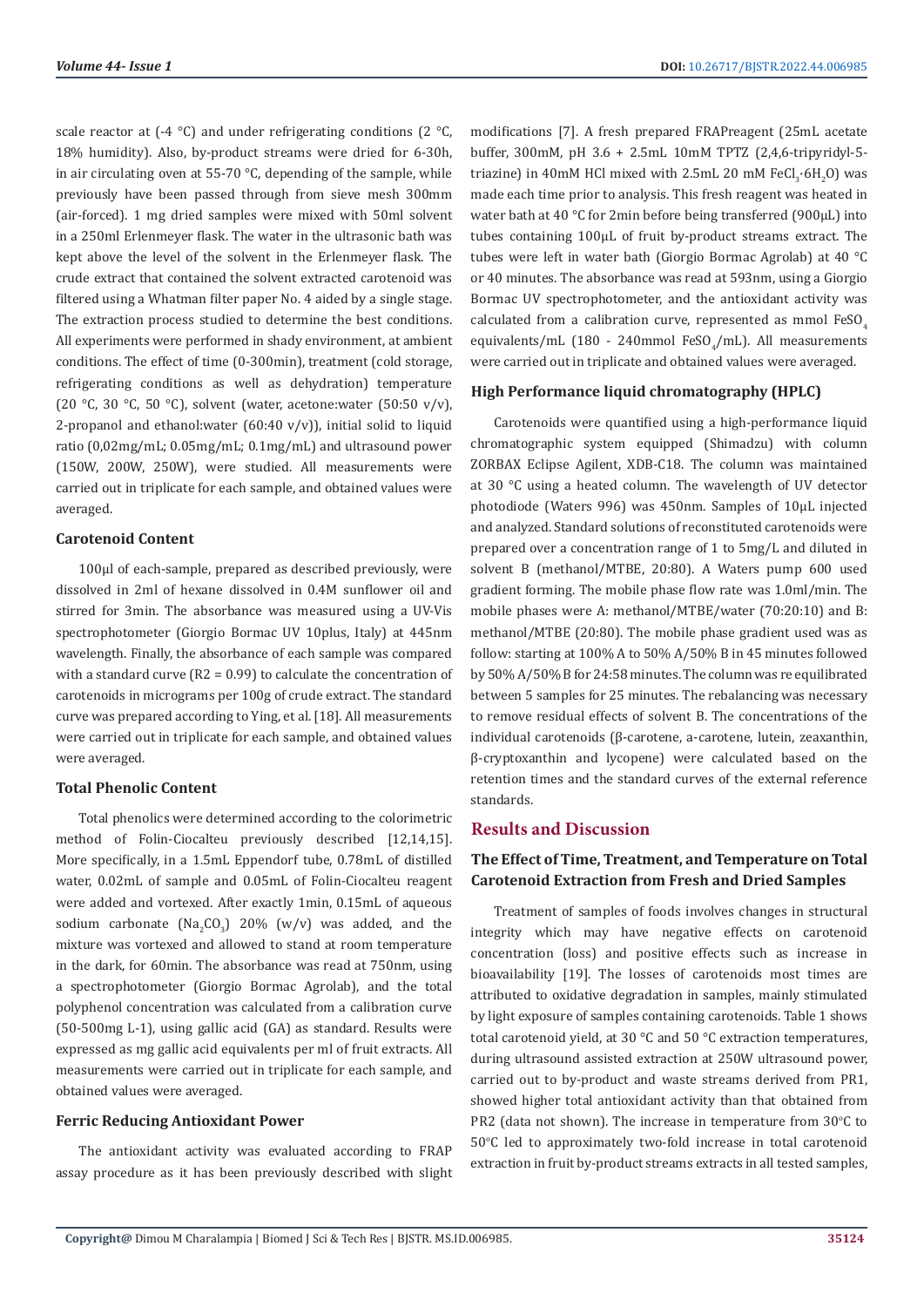during extraction period. The highest carotenoid extraction yield achieved, at 50 °C, after approximately, 3,33h of extraction, at fresh samples that had been in kept storage at 4oC for 10days. Also, at 50 °C the extraction yield of total carotenoids was higher compared to 30 °C (0.5 ±0,11mg/100g). That it could be attributed to a better release of carotenoids from disturbed matrix of fruit by-product and waste streams at 50 °C. At 50 °C the highest carotenoid yield measured after 3,33h of extraction (6,12±0,01mg/100g sample). Also, at 30 °C the highest carotenoid yield of  $2.9 \pm 0.02$  mg/100g, was measured after approximately 200 to 300min of extraction. In both experiments, the highest yields regarding total carotenoid

content measured at fresh samples preserved at 4 °C, regarding their freeze storage conditions (after 200 to 300sec extraction) from PL1 samples. In both experiments (Table 1) the extraction yields were almost stable, and no significant increase observed (data not shown), after 200 to 300min, indicating the end of the extraction time process. That might be attributed to the fact that carotenoids and more specifically β-carotene (which is the most predominant carotenoid) exists in the all-trans form. However, during extraction some of the all-trans form might be converted to its different cis-isomers.

| <b>Extraction Time (min)</b> | Treatment of samples at 30 °C |                |                              | Treatment of Samples 50 °C |                 |
|------------------------------|-------------------------------|----------------|------------------------------|----------------------------|-----------------|
|                              | <b>Cold Storage</b>           | Freezing       | <b>Extraction Time (min)</b> | <b>Cold Storage</b>        | Freezing        |
| 60                           | $2,00\pm0,12$                 | $2,2\pm0,01$   | 20                           | $2,54\pm0,11$              | $3,34\pm0,04$   |
| 100                          | $2,32\pm0.1$                  | $2,45\pm0.05$  | 60                           | $4,87 \pm 0,032$           | $5,23\pm0.01$   |
| 160                          | $2,54\pm0.22$                 | $2,67+0,11$    | 100                          | $4,98\pm0,02$              | $5,86\pm0.02$   |
| 200                          | $2,66 \pm 0.02$               | $2,9 \pm 0.02$ | 140                          | $5,00\pm0.02$              | $6,01\pm0,03$   |
| 260                          | $2,71\pm0.04$                 | $2,9\pm0,011$  | 160                          | $5.01 \pm 0.01$            | $6.05 \pm 0.01$ |
| 300                          | $2,72\pm0,12$                 | $2,9 \pm 0.02$ | 200                          | $5,02 \pm 0,02$            | $6,12\pm0,01$   |

**Table 1:** Total Carotenoid yield (mg/100g) at temperatures of 30 °C and 50 °C of fruit processing samples.

Rafajlovska, et al. [20] reported that mass transfer processes regarding rhythm of bioactives extraction is positively affected by temperature increase. However, since raw material browning is highly affected by temperature increase the establishment of a procedure, studying the effect of temperature in samples was of high significance. Under that circumstance, the optimum temperature for total carotenoid extraction was 50 °C and the optimal extraction time was 140min. Regarding the outcomes of this study the highest carotenoid extraction observed to fresh samples of Greek Aegean juice agro-processing plants at 50 °C, after either 140-200 and 160-300min, concerning cold or refrigerated preservation and treatment of them. Besides dehydration, also boosted carotenoid extraction, as it can be seen in Table 2. More specifically, samples taken out either from cold storage or freezing where dehydrated in an air-filtered forced horizontal circulating oven, at optimum conditions, for 6-8h at 60 °C. The maximum carotenoid extraction

yield observed was 6,53±0,13 mg/100g after 140min of extraction at 50oC, to samples preserved at optimum freezing conditions. On the other hand, the highest carotenoid yield measured to PL1-samples, preserved at optimum cold storage conditions was 5,92±0,04mg/100g. Undoubtedly, treatment of samples before dehydration step as well as dehydration treatment, highly affects the extraction of carotenoids. In both series of experiments studying the effect of temperature at 50 °C extraction, resulted in higher maximum extraction yields of carotenoids extraction, compared to either lower or higher degrees. Also, dehydration of treated samples led to higher carotenoid extraction yields, implying that both optimum conditions of dehydration as well as extraction at 50oC, improved solubility of carotenoids and thus increased measured extraction yields. According to Dutta, et al. [17] heat treatment such as cooking, blanching may help the release of carotenoids bound by proteins, rendering them easily extractable.

Table 2: Total Carotenoid yield (mg/100g) at temperatures of 30 °C and 50 °C from dried\*<sup>1</sup> byproduct streams samples\*<sup>1</sup>,\*<sup>2</sup> Treatment of samples at 30 °C.

| <b>Extraction Time</b><br>(min) | Treatment of samples at 30 °C |                 | <b>Extraction Time</b> | Treatment of Samples 50 °C |               |
|---------------------------------|-------------------------------|-----------------|------------------------|----------------------------|---------------|
|                                 | <b>Cold Storage</b>           | Freezing        | (min)                  | <b>Cold Storage</b>        | Freezing      |
| 60                              | $2,00\pm0,12$                 | $2,2\pm0,01$    | 20                     | $2,67+0,11$                | $3,55\pm0.07$ |
| 100                             | $2,56\pm0.01$                 | $2,45\pm0.05$   | 60                     | $4,87 \pm 0,032$           | $5,65\pm0.02$ |
| 160                             | $2,64\pm0,13$                 | $3,37\pm0,06$   | 100                    | $4,98\pm0,02$              | $6,3\pm0,12$  |
| 200                             | $3,45\pm0.02$                 | $3.78 \pm 0.07$ | 140                    | $5,92\pm0,04$              | $6,53\pm0,13$ |
| 260                             | $3,1\pm0.05$                  | 2,84±0,011      | 160                    | $5,42\pm0.03$              | $6,51\pm0.01$ |
| 300                             | $3,2\pm0,12$                  | $2,89\pm0.04$   | 200                    | $5.4 \pm 0.06$             | $6,32\pm0.02$ |

Note: \*<sup>1</sup>Samples were dehydrated for 6h at 60 °C.

\*2 The results are expressed as mean values of three replicates ± standard deviation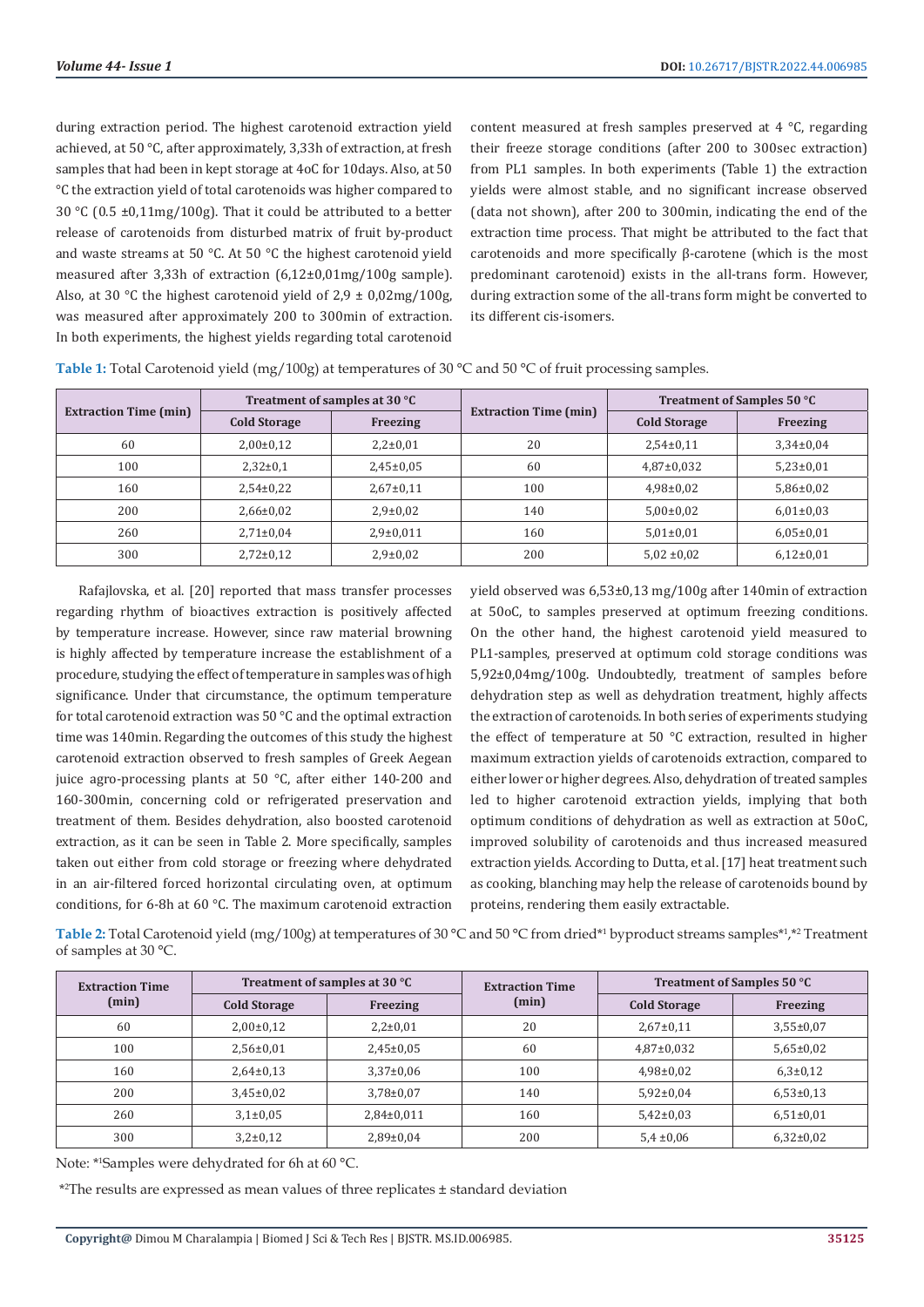#### **Effect of Solvent, Initial Solid to Liquid Ratio and Ultrasound Power on Total Carotenoid Yield**

Solvents tested for carotenoid extraction were water, acetone:water (50:50 v/v), 2-propanol and ethanol:water (60:40  $v/v$ ). In all experiments the better solvent system regarding the highest achieved yield of total carotenoid was ethanol: water  $(60:40 \text{ v/v})$ . As it can be seen, in Figure 1 the maximum carotenoid production of 6,53±0,13 (mg/100g), achieved when ethanol: water (60:40) used as extraction solvent, after approximately 140 to 150min of extraction. According to obtained data carotenoid extraction is increasing up to approximately 150min. After that time no further extraction observed. At higher temperatures than 50 °C, using the best solvent-system (data not shown) lower total carotenoid production measured as well as extraction yields

were obtained (for instance at 100 °C, maximum carotenoid yield of 2,4±0,01(mg/100g) measured after 30 minutes of extraction step). This finding could be attributed to progressive time and heat dependent carotenoids degradation. However, the loss of carotenes could be partially attributed to isomerization. Unquestionably, the most predominant reaction is oxidative degradation. Calvo, et al. [21] studying the effect of food grade solvents such as ethyl acetate and ethanol in carotenoid extraction from tomato peel powder reported that carotenoid extraction was noticeably higher when the used solvent was ethanol. This study shows and highlight that thoroughly investigation of proper food-grade solvents to extract carotenoids from fruit streams for use as dilution nutritional agent to produce enriched with bioactive compounds novel food production systems is of high academic and scientific not only interest but also significance.



**Figure 1:** Time dependent extraction of Greek Aegean islands fruit processing line-1 (mg/100g) using different food grade solvent systems.

In this study, according to the displayed data achieved it was shown that optimization of the extraction in fruit by-products and waste streams of fresh juice production agro processes is a multivariant affected aspect directly related to matrix structure as well as time, temperature, ratio and polarity of green food grade solvents used. Also, the effect of solid to liquid ratio (0,02: 0,05; 0,1mg/mL) and ultrasonic power (150W, 200W, 250W) on total carotenoid yield was studied (Table 3). The results showed that the initial solid to liquid ratio as well as ultrasound power affected total carotenoid production measured at the extracts. The highest carotenoid content of 8,23±1,12mg/100g, achieved when the initial solid to liquid ratio was 0.05mg/mL and ultrasonic power was 250W. Another finding from these experiments (Table 3) was the increase of ultrasonic power either from 150W to 200W or 250W resulted in an increase on the extraction of the contained

carotenoids in the tested samples of fresh juice by-product streams derived from RP1. It seems that, the increase of ultrasound power led to a subsequent increase to maximum achieved carotenoid production of extracts derived from RP1 fresh juice stream-lined, using aqueous ethanol as food grade solvent. These findings could be attributed to the propagation of ultrasound pressure waves resulting in cavitation forces, generating bubbles which explosively collapsed owning to forcing localized pressure ending up to rupture of plant layers tissues. Thus, improving the release of intracellular substances into the solvent system. In recent years, several studies have studied conventional solvent extraction on carotenoids recovery from different plant food materials and their by-products, such as tomato wastes [22], corn and grapefruit (Ye et al., 2011) [23].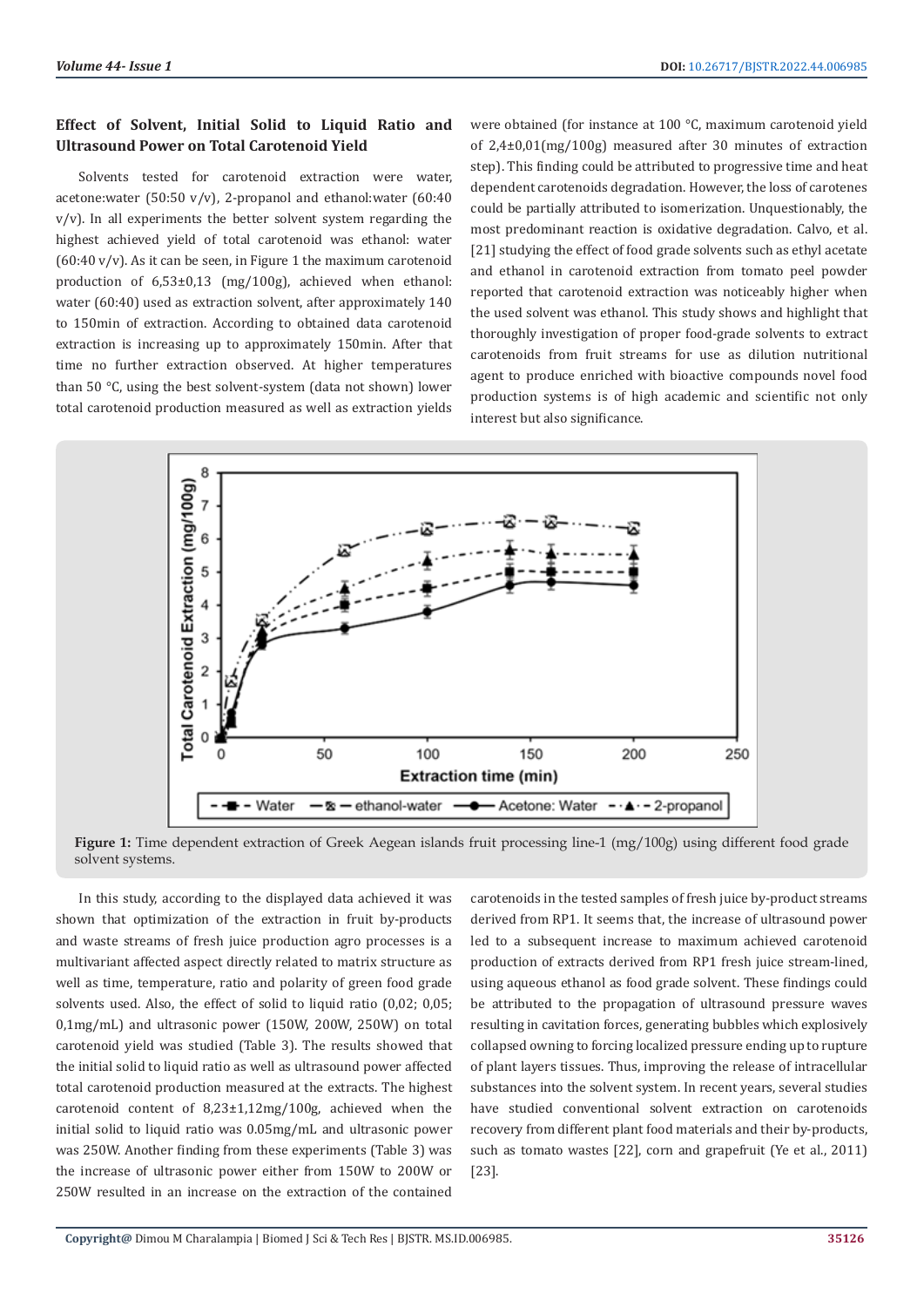**Table 3:** Effect of different initial solid to liquid ratios on total carotenoid yield (mg/100g) of fruit by-product stream extracts at 140 to 150min of extraction under different utrasonic powers\*1 , \*2 .

| Initial solid to liquid<br>ratio | <b>Ultrasound Power</b> | <b>Total Carotenoid</b><br>Content (mg/mL) |
|----------------------------------|-------------------------|--------------------------------------------|
| 0,02                             | 150                     | $6.53 \pm 0.16$                            |
| 0,02                             | 200                     | $6.6 \pm 0.08$                             |
| 0,02                             | 250                     | $6.6 \pm 0.13$                             |
| 0.05                             | 150                     | $7,07 \pm 1,04$                            |
| 0,05                             | 200                     | $7,58 \pm 0.78$                            |
| 0,05                             | 250                     | $8,23 \pm 1,12$                            |
| 0,1                              | 150                     | $6.7 \pm 0.12$                             |
| 0,1                              | 200                     | $7,23 \pm 0,12$                            |
| 0,1                              | 250                     | $7.8 \pm 0.36$                             |

Note:

\*1 Samples were dehydrated for 6h at 60 °C.

\*2 The results are expressed as mean values of three replicates ± standard deviation.

However, no information on the ultrasound-assisted extraction of carotenoids from fresh juice by-product streams of Aegean Greek originated fruits, is available in the literature, apart from that presented previously studying apple bioactives by-product streams extraction [9].The optimum conditions regarding ultrasound assisted extraction regarding PL1fraction were: 250W pressure, ethanol:water (60:40  $\%$  v/v) as a solvent system, solid to liquid ratio equal to 0,05 mg/mL (db), 140-150min extraction time, at constant frequency of 20kHz. A key step in the recovery of bioactive compounds such as carotenoids involves a necessary extraction step. Extraction methodologies such as solvent extraction, mechanical expelling, supercritical fluid extraction etc. impose limitations such as use of extra solvent in solvent extraction, low yield in mechanical expelling, large capital in supercritical fluid extraction as well as requirement of aqueous phase in microwave assisted extraction [24]. On the contrary, Ultrasound Assisted Extraction, as it has been employed and optimized in this study offers many advantages such as less time. Furthermore, retention of the quality of the extract and potential extraction of bioactives at relatively low temperatures ranging from 30 to 50oC, offers additional energy requirements.

# **Bioactives Content in Fruit by-Product Stream Extracts and their Antioxidant Capacity**

Comparing total carotenoid content as well as total phenolic content contained in samples of fruit byproduct streams extracts derived from carrot, orange, apple, banana, kiwi and watermelon processing lines; as previous described PL1 and PL2, is obvious (Table 4) that fruit by-product stream extracts derived from Greek Aegean islands fresh juice containing 30% carrot, 30% orange,

20% apple, 10% banana, 5% kiwi and 5% watermelon (PL1) demonstrated higher total carotenoid content compared to fruit by-product streams extracts derived from the production of fresh juice containing 30% orange, 30% apple, 20% carrot, 10% banana , 5% kiwi and 5% watermelon (PL2), (Table 4). These findings are very interesting highlighting the potential of small scale Greek fruit juice by-product and waste extracts, employing the green ultrasound assisted methodology (previously described) using solvents that are considered as food grade and GRAS (as safe), to be used as bioactive rich streams for the production of novel Greek Miso like foods with high nutritional value and possible several positive effects in sustaining good public health while reducing energy requirements aiming at protecting humans, land, air and water resources minimizing emissions and energy requirements. Besides, these extracts derived from costly raw material could possibly form an alternative to chemical preservatives forming a new area of natural preservatives of novel food owning to their relative high antioxidant capacity. In preliminary study bioactive content of extracts, derived from small scale fresh fruit by-products as it can be seen in Table 5 (under the optimized conditions), showed that carrot and orange had the highest total carotenoid and phenolic content as well as total antioxidant capacity of 2,67±0,43 (mg/100g); 2,43± 1,24 (mg/100g) and 54,67±2,45 (mg GAE/mL); 53,78±1,78 (mg GAE/mL); 100,45±3,24 (mmol  $Fe_2SO_4/mL$ ) and  $89,58\pm2,78$  (mmol Fe $_2$ SO $_4$ /mL), respectively followed by apple and banana regarding both total carotenoid and phenolic content as well as antioxidant capacity. The lowest total carotenoid and phenolic content as well as antioxidant capacity measured to kiwi and watermelon extracts.

**Table 4:** Total Phenolic content, Total Carotenoid content and Antioxidant capacity of fruit byproduct streams extracts under optimum conditions of Utrasound assisted extraction\*1 .

|        | <b>Total Carotenoid</b><br>Content<br>(mg/100g) | <b>Total Phenolic</b><br>Content (mg GAE/<br>mL | Antioxidant<br><b>Capacity</b> (mmol<br>Fe <sub>2</sub> SO <sub>4</sub> /mL |
|--------|-------------------------------------------------|-------------------------------------------------|-----------------------------------------------------------------------------|
| $PL-1$ | $8,23 \pm 1,12$                                 | $110,789 \pm 3,12$                              | $243,56 \pm 0.45$                                                           |
| $PL-2$ | $6.47 \pm 0.68$                                 | $95,36 \pm 1,12$                                | $207,34 \pm 0,39$                                                           |

Note:

\*1 Dryed samples taken out from freeze conditions, using ethanol:water (60:40 v/v) as a solvent, extracted at 50 °C for 140min, under 250W Ultrasound power with initial solid to liquid concentration of 0.05mg/mL; 140 to 150min at optimized dried conditions.

\*2 Process Line-1: Fruit by-product streams extracts derived from the production of fresh juice containing 30% carrot, 30% orange, 20% apple, 10% banana, 5% kiwi and 5% watermelon (PL1);

\*3 Process Line-2: Fruit by-product streams extracts derived from the production of fresh juice 30% orange, 30% apple, 20% carrot, 10% banana, 5% kiwi and 5% watermelon (PL2).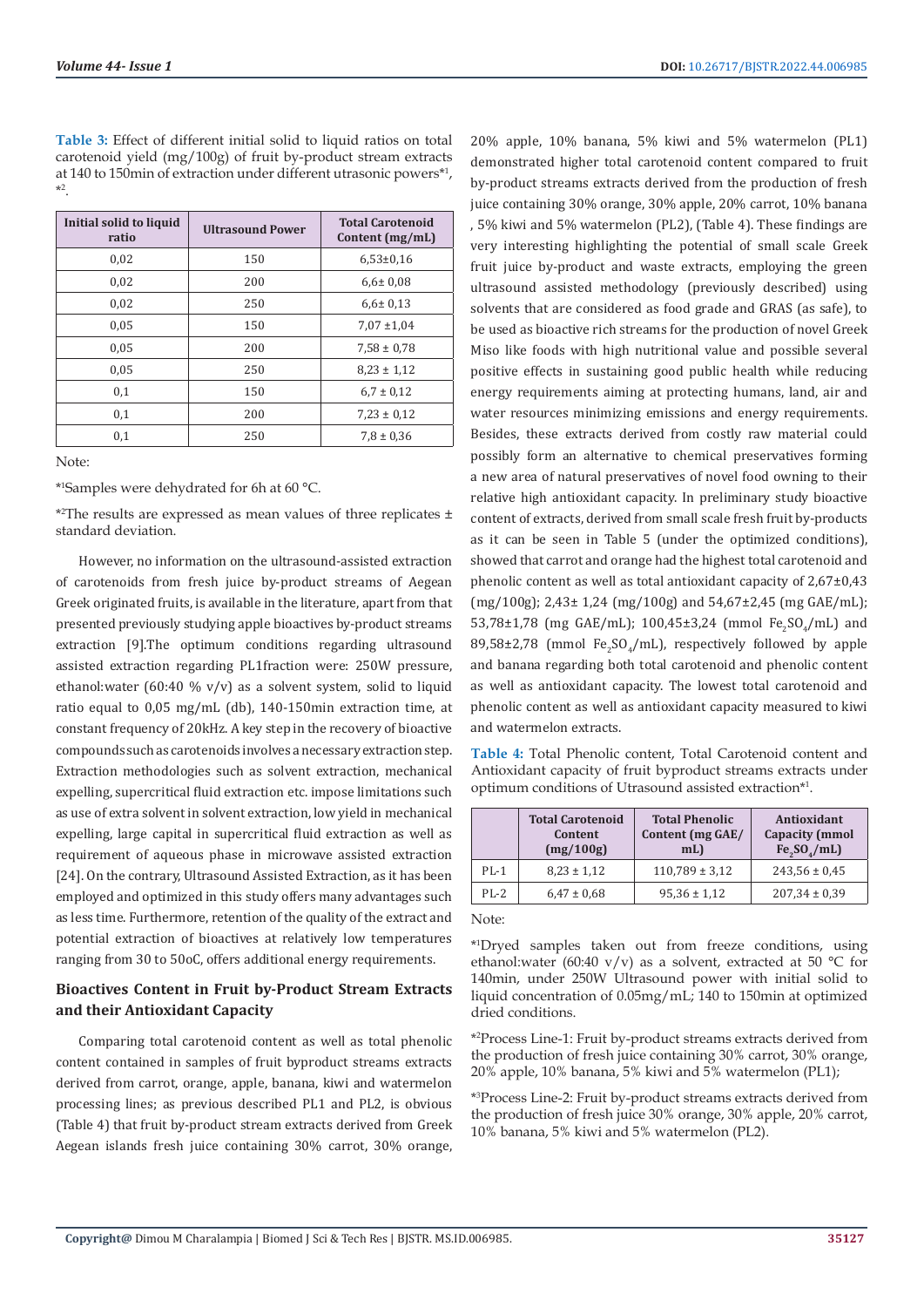#### **Study of Stability of Fruit Pomace Extracts**

The effect of pH on carotenoid stability of the extracts was studied. Fruit by-product streams derived from Process line-1;PL1, showed the highest carotenoid content as well as the highest antioxidant activity, were subjected to stability analysis regarding their carotenoid content. For that reason, extracts of PL1 were adjusted to pH 8, 7, 6, 5, 4 and 3 using 0.2N HOC(COOH)(CH2COOH), or 0.2N NaOH and stored at 4 °C for 5 days. Neutral and slightly basic conditions (pH 6, 7 and 8) reduced total carotenoid content of fruit pomace derived from PR1, by approximately 16,4 %, 23,1 % and 23 %, respectively and acidic conditions (pH 5, 4 and 3) increased the measured total carotenoid content in carrot juice by 10,43 %, 22 %, 18,67 % respectively, after 5 days of storage at 4 °C. These findings indicate that carotenoids in fruit by-product stream, with highest antioxidant activity (RP1), were sensitive to pH. Another interesting finding of this study was that the increase of total carotenoid content (23.1 %) in acidified environment may be due to enhanced solubility of crystallized carotenoids present in the vacuoles of plant material [25] (Figure 2).



**Figure 2:** Effect of pH stability on total carotenoid yield (mg/100g) in fruit by-product streams derived from small scale juice producers of Aegean islands, after 5 days of storage at 4 °C.

# **Formation of a Carotenoid Rich Extract Under Green Assisted Mode for use in Nutrifood Applications: Identified Carotenoids Concentrations**

Juice processing by-product stream extracts showed the highest total carotenoid and phenolic as well as antioxidant activity, PL1 (taking under consideration preliminary results (Table 5)) were further HPLC analyzed to identify the major contained subcarotenoids. Fruit by-product streams extracts derived from the production of fresh juice containing 30% carrot, 30% orange, 20% apple, 10% banana, 5% kiwi and 5% watermelon contained β-carotene, a-carotene, lutein, zeaxanthin, b-cryptoxanthin and lycopene at varying concentrations ranking from  $0.1512 \pm 0.015$ 

mg/g to 0,01 mg/g, approximately. Sumiashih, et al. [26] studying carotenoids accumulation in citrus species reported that before degreening treatment or maturation of tropical low land citrus fruit, the content of β-carotene was 5.32ug g/FW, while 9 days after precooling treatment with a 24-hour ethylene exposure led to a decrease to 44, 82ug g/FW of β-carotene. Also, in the same research it was found that ethylene treatment led to a 3-times increase of β-cryptoxanthin. In this study β-cryptoxanthin concentration in PL1 stream-line was 0,017± 0,01mg/g, implying that citrus fruits used for the production of fresh juices have been physically maturated at their optimum environmental conditions regarding latitude, altitude as well as other climatical conditions (Table 6).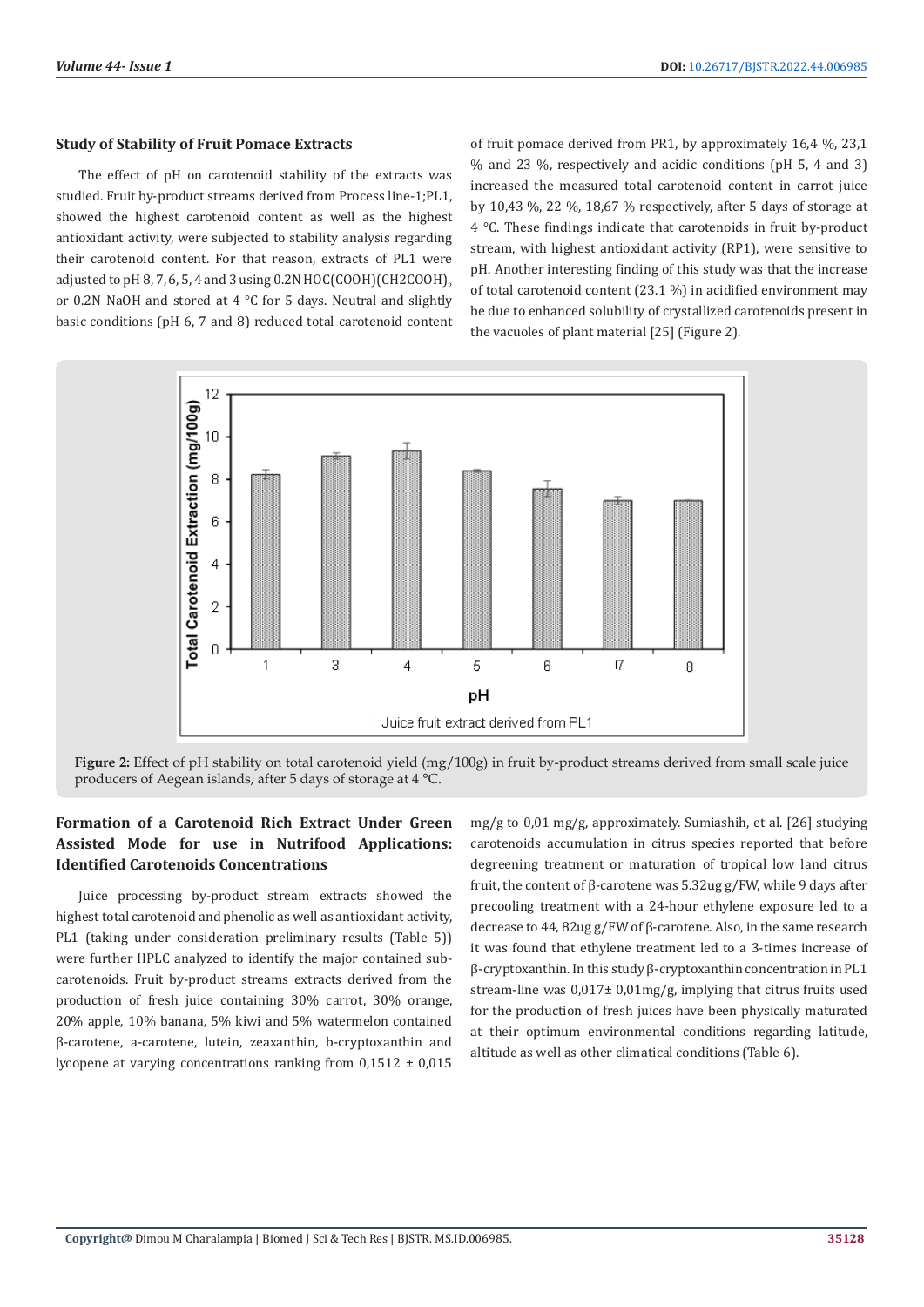|            | <b>Total</b><br>Carotenoid<br>Content<br>(mg/100g) | <b>Total Phenolic</b><br>Content (mg<br>GAE/mL) | Antioxidant<br><b>Capacity (mmol</b><br>Fe <sub>2</sub> SO <sub>4</sub> /mL |
|------------|----------------------------------------------------|-------------------------------------------------|-----------------------------------------------------------------------------|
| carrot     | $2,67 \pm 0,43$                                    | $54,67 \pm 2,45$                                | $100,45 \pm 3,24$                                                           |
| orange     | $2,43 \pm 1,24$                                    | $53,78 \pm 1,78$                                | $89,58 \pm 2,78$                                                            |
| apple      | $1,12 \pm 0.82$                                    | $45,34 \pm 1,12$                                | $85,46 \pm 3,63$                                                            |
| hanana     | $0.65 \pm 0.07$                                    | $33,67 \pm 1,07$                                | $67,35 \pm 1,45$                                                            |
| kiwi       | $0.39 \pm 0.03$                                    | $24,67 \pm 2,56$                                | $53,64 \pm 1,63$                                                            |
| watermelon | $0.68 \pm 0.05$                                    | $30,57 \pm 3,05$                                | $57,35 \pm 0.56$                                                            |

**Table 5:** Total Phenolic content, Total Carotenoid content and Antioxidant capacity of fruit byproduct streams extracts\*1 .

Note: \*1 at optimized drying and ultrasound extraction conditions.

**Table 6:** Nutri-carotenoid analysis of fruit by-product extracts streams derived from juice agro processing PL<sup>1\*</sup>.

| Carotenoid             | Carotenoid in<br>Extracts $mg/g$ (dw) | <b>Retention Time</b><br>(min) |
|------------------------|---------------------------------------|--------------------------------|
| β-carotene             | $0.1512 \pm 0.02$                     | 11,3                           |
| a-carotene             | $0.071 \pm 0.09$                      | 9,5                            |
| Lutein                 | $0,043 \pm 0.57$                      | 4,7                            |
| Zeaxanthin             | $0.022 \pm 0.01$                      | 5,1                            |
| $\beta$ -cryptoxanthin | $0.017 \pm 0.01$                      | 7.5                            |
| Lycopene               | 0,01                                  | 15,8                           |

Law, et al. [27] studying carotenoid content evaluating different drying methods, in carrot peels reported that dehumidification drying at 50 °C with RH of 16-21 % was the most effective method as it retained high levels of β-carotene, lutein, and lycopene. Aquino et al., 2018 studying the occurrence and presence of carotenoids in the pulp and peel of 14 different varieties of banana identified the presence of a-carotene, β-carotene and lutein at different ripening stages. Among the tested samples they found out that total carotenoid's concentration ranged from 159.66 to 2553.51μg (100 g MF-1) in 'Caipira' and 'Terrinha', respectively. In this study, total carotenoids concentration was 8.23±1.12mg/100g, in PL-1 (contained Greek Dwarf Cavendish banana variety barks). Also, comparing carotenoids concentration in the ripe and uripe pulp it was reported that in ripe pulp there was a 36% increase in the lutein content in comparison to the unripe pulp and there was 7.3 and 8.5% reduction in α-carotene and β-carotene levels, respectively. To the best of our knowledge, this is the first study that it was studied:

- **1)** Development and optimization of an efficient green methodology to study both carotenoids, phenolics as well as total antioxidant activity of Greek fresh juice by-product streams derived from Greek Aegean islands
- **2)** Development and optimization of each step prior to extraction so as to achieve the highest possible both total and specified carotenoids, total phenolics as well as total antioxidant capacity,

**3)** Form a safe for human consumption nutritional-super foodrich extract [28-32].

# **Conclusion**

Fruit by-product streams extracts generated by the development of a green-ultrasound assisted extraction, using costless by-product streams led to the production of bioactives rich streams containing both carotenoids and phenolic compounds, that could be possible used toward the production of novel foods such as Greek Miso like products or super food nutritional supplements with possible several positive effects in health and disease preventing. Fruit processing by-product extracts containing β-carotene, αcarotene, β-cryptoxanthin, lutein, lycopene and zeaxanthin, since β-carotene, α-carotene and βcryptoxanthin may convert into vitamin A in the body could be used as a physical sustainable alternative to chemical supplements to prevent Vitamin A deficiency, which is a major public health issue especially in developing countries and in regions where there is little food diversification or in those lacking provitamin-carotenoids-rich foods. Also, juice by-product streams owning to their bioactive compound content could form ideal antioxidant supplements to prevent oxidative damages in food, extending their self-life. This is a very interesting study redirecting usage of costless and unexploited Greek raw material by the development and optimization of a green ultrasound assisted extraction methodology, using GRAS food grade solvents, highlighting bioactives compound content while promoting sustainable development and energy requirements.

## **Author Contributions**

- **i. Conceptualization:** Dimou M Charalampia (CMD) and Koutelidakis E. Antonios (KEA);
- **ii. Methodology:** CMD and KEA;
- **iii. Resources:** CMD, KCC, KEA;
- **iv. Writing-Original Draft Preparation:** CMD, CD, STK, KK, KEA;
- **v. Supervision:** CMD;
- **vi. Project Administration:** CMD;
- **vii. Funding Acquisition:** CMD. All authors have read and agreed to the published version of the manuscript.

## **Institutional Review Board Statement**

Not applicable.

## **Informed Consent Statement**

Not applicable.

# **Data Availability Statement**

The data presented in this study are available within this article.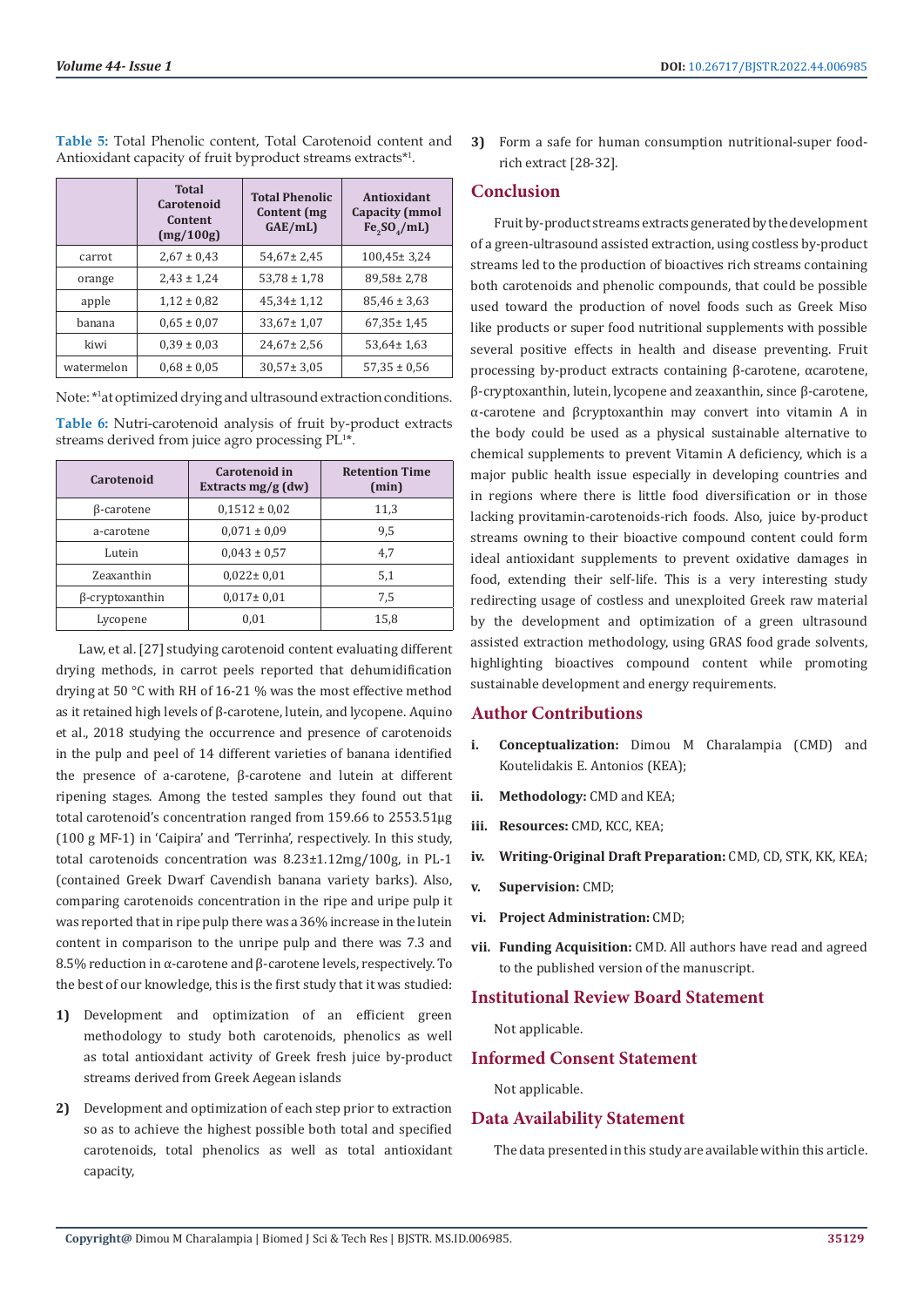# **Acknowledgments**

This project has received funding from the Hellenic Foundation for Research and Innovation (HFRI) and the General Secretariat for Research and Innovation (GSRT), under grant agreement No 2342 (2018-2022) (Principle scientific director\_ post doctorial researcher Dr Charalampia M. Dimou).

# **Conflicts of Interests**

The author(s) confirm that have no conflict of interest.

#### **References**

- 1. [Malik K, Jayanti T, Sneh G \(2012\) Microbial pigments. A Review.](http://ijmrt.inpressco.com/microbial-pigments-a-review/)  [International Journal of Microbial Resource Technology 1: 4.](http://ijmrt.inpressco.com/microbial-pigments-a-review/)
- 2. [Stahl W, Sies H \(2003\) Antioxidant activity of Medicine. Molecular](https://pubmed.ncbi.nlm.nih.gov/14585305/)  [Aspects of Medicine 24\(6\): 34551.](https://pubmed.ncbi.nlm.nih.gov/14585305/)
- 3. [Huang Ying, Hong Chen, Yuhao Su, Liu Hualong, Hu Jinzhu, et al. \(2021\)](https://pubmed.ncbi.nlm.nih.gov/33971890/)  [Increased blood alphacarotene, all-trans-Beta-carotene and lycopene](https://pubmed.ncbi.nlm.nih.gov/33971890/)  [levels are associated with beneficial changes in heart rate variability:](https://pubmed.ncbi.nlm.nih.gov/33971890/)  [a CVD-stratified analysis in an adult population-based study. Nutrition](https://pubmed.ncbi.nlm.nih.gov/33971890/)  [Journal 20\(1\): 43.](https://pubmed.ncbi.nlm.nih.gov/33971890/)
- 4. [Chasan Taber L, Willett WC, Seddon JM, Stampfer MJ, Rosner B, et al.](https://pubmed.ncbi.nlm.nih.gov/10500020/)  [\(1999\) A prospective study of carotenoid and vitamin A intakes and risk](https://pubmed.ncbi.nlm.nih.gov/10500020/)  [of cataract extraction in US women. The American Journal of Clinical](https://pubmed.ncbi.nlm.nih.gov/10500020/)  [Nutrition 70\(4\): 509-516.](https://pubmed.ncbi.nlm.nih.gov/10500020/)
- 5. [Brown L, Rimm EB, Seddon JM, Giovanucci EL, Chasan Taber L, et al.](https://pubmed.ncbi.nlm.nih.gov/10500021/)  [\(1999\) A prospective study of carotenoid intake and risk of cataract](https://pubmed.ncbi.nlm.nih.gov/10500021/)  [extraction in US men. The American Journal of Clinical Nutrition 70\(4\):](https://pubmed.ncbi.nlm.nih.gov/10500021/)  [717-724.](https://pubmed.ncbi.nlm.nih.gov/10500021/)
- 6. [Rerksuppaphol S, Rerksuppaphol L \(2012\) Carotenoid intake and](https://www.ncbi.nlm.nih.gov/pmc/articles/PMC3357611/)  [asthma prevalence in Thai children. Pediatric Reports 4\(1\): e12.](https://www.ncbi.nlm.nih.gov/pmc/articles/PMC3357611/)
- 7. [Seo Ju Hee, Kwon Sung Ok, Lee So Yeon, Young Kim Hyung, Kwon Ji](https://e-aair.org/DOIx.php?id=10.4168/aair.2013.5.2.81)  [Won, et al. \(2013\) Association of Antioxidants with Allergic Rhinitis in](https://e-aair.org/DOIx.php?id=10.4168/aair.2013.5.2.81)  [Children from Seoul. Allergy Asthma Immunol Res 5\(2\): 81-87.](https://e-aair.org/DOIx.php?id=10.4168/aair.2013.5.2.81)
- 8. [Dimou Charalampia, Koutelidakis Antonios, Mavropoulou Rafaela,](https://ijeab.com/upload_document/issue_files/38-IJEAB-APR-2019-21-UsingCheese.pdf)  [Argyrios S Skiadaresis, Karantonis Haralabos, et al. \(2019c\) Using](https://ijeab.com/upload_document/issue_files/38-IJEAB-APR-2019-21-UsingCheese.pdf)  [cheese whey for the production of carotenoids, ergosterol and novel](https://ijeab.com/upload_document/issue_files/38-IJEAB-APR-2019-21-UsingCheese.pdf)  [functional foods of industrial interest through a series of optimized](https://ijeab.com/upload_document/issue_files/38-IJEAB-APR-2019-21-UsingCheese.pdf)  [bio and chemical processes. International Journal of Environment,](https://ijeab.com/upload_document/issue_files/38-IJEAB-APR-2019-21-UsingCheese.pdf)  [Agriculture and Biotechnology 4\(2\): 529-538.](https://ijeab.com/upload_document/issue_files/38-IJEAB-APR-2019-21-UsingCheese.pdf)
- 9. [Dimou C, Koutelidakis AE \(2017a\) From pomegranate processing by](https://www.researchgate.net/publication/316276363_From_Pomegranate_Processing_By-Products_to_Innovative_value_added_Functional_Ingredients_and_Bio-Based_Products_with_Several_Applications_in_Food_Sector)[products to innovative value-added functional ingredients and biobased](https://www.researchgate.net/publication/316276363_From_Pomegranate_Processing_By-Products_to_Innovative_value_added_Functional_Ingredients_and_Bio-Based_Products_with_Several_Applications_in_Food_Sector)  [products with several applications in food sector. BAOJ Biotechnology](https://www.researchgate.net/publication/316276363_From_Pomegranate_Processing_By-Products_to_Innovative_value_added_Functional_Ingredients_and_Bio-Based_Products_with_Several_Applications_in_Food_Sector)  [3: 025.](https://www.researchgate.net/publication/316276363_From_Pomegranate_Processing_By-Products_to_Innovative_value_added_Functional_Ingredients_and_Bio-Based_Products_with_Several_Applications_in_Food_Sector)
- 10. [Dimou C, Koutelidakis ΑΕ \(2016a\) Grape pomace: A challenging](https://medcraveonline.com/MOJFPT/grape-pomace-a-challenging-renewable-resource-of-bioactive-phenolic-compounds-with-diversified-health-benefits.html)  [renewable resource of bioactive phenolic compounds with diversified](https://medcraveonline.com/MOJFPT/grape-pomace-a-challenging-renewable-resource-of-bioactive-phenolic-compounds-with-diversified-health-benefits.html)  [health benefits. MOJ Food Processing and Technology 3\(1\): 262-265.](https://medcraveonline.com/MOJFPT/grape-pomace-a-challenging-renewable-resource-of-bioactive-phenolic-compounds-with-diversified-health-benefits.html)
- 11. [Dimou C, Koutelidakis AE \(2016b\) Value added alternatives of](https://www.researchgate.net/profile/Antonios-Koutelidakis/publication/313057969_Grape_Pomace_A_Challenging_Renewable_Resource_of_Bioactive_Phenolic_Compounds_with_Diversified_Health_Benefits/links/588f0c3445851567c94056b4/Grape-Pomace-A-Challenging-Renewable-Resource-of-Bioactive-Phenolic-Compounds-with-Diversified-Health-Benefits.pdf)  [winemaking process residues: A health based oriented perspective.](https://www.researchgate.net/profile/Antonios-Koutelidakis/publication/313057969_Grape_Pomace_A_Challenging_Renewable_Resource_of_Bioactive_Phenolic_Compounds_with_Diversified_Health_Benefits/links/588f0c3445851567c94056b4/Grape-Pomace-A-Challenging-Renewable-Resource-of-Bioactive-Phenolic-Compounds-with-Diversified-Health-Benefits.pdf)  [BAOJ Biotechnology 2\(3\): 016.](https://www.researchgate.net/profile/Antonios-Koutelidakis/publication/313057969_Grape_Pomace_A_Challenging_Renewable_Resource_of_Bioactive_Phenolic_Compounds_with_Diversified_Health_Benefits/links/588f0c3445851567c94056b4/Grape-Pomace-A-Challenging-Renewable-Resource-of-Bioactive-Phenolic-Compounds-with-Diversified-Health-Benefits.pdf)
- 12. [Papagianni O, Delli E, Vasilla ME, Thomas L, Magkoutis A, et al. \(2022\)](https://pubmed.ncbi.nlm.nih.gov/35334973/)  [The acute effect of a Novel Miso-Type Sauce, Enhanced with a Carotenoid-](https://pubmed.ncbi.nlm.nih.gov/35334973/)[Rich Extract from Fruit By-Products, on Postprandial Biomarkers of](https://pubmed.ncbi.nlm.nih.gov/35334973/)  [Oxidative Stress and Inflammation. Nutrients 2022 14\(6\): 1316.](https://pubmed.ncbi.nlm.nih.gov/35334973/)
- 13. [Dimou C, Koutelidakis ΕA, Nasopoulou C, Karantonis H \(2017b\) Current](http://aipublications.com/ijhaf/detail/current-trends-and-emerging-technologies-in-biopigment-production-processes-industrial-food-and-health-applications/)  [trends and emerging technologies in biopigment production processes:](http://aipublications.com/ijhaf/detail/current-trends-and-emerging-technologies-in-biopigment-production-processes-industrial-food-and-health-applications/)  [Industrial food and health applications. International Journal of](http://aipublications.com/ijhaf/detail/current-trends-and-emerging-technologies-in-biopigment-production-processes-industrial-food-and-health-applications/)  [Horticulture, Agriculture and Food Science 1\(2\): 33-46.](http://aipublications.com/ijhaf/detail/current-trends-and-emerging-technologies-in-biopigment-production-processes-industrial-food-and-health-applications/)
- 14. [Dimou C, Kopsahelis N, Papadaki A, Papanikolaou S, Kookos IK, et al.](https://www.sciencedirect.com/science/article/abs/pii/S0963996915000836) [\(2015b\) Wine lees valorization: Biorefinery development including](https://www.sciencedirect.com/science/article/abs/pii/S0963996915000836) [production of a generic fermentation feedstock employed for poly](https://www.sciencedirect.com/science/article/abs/pii/S0963996915000836) [\(3-hydroxybutyrate\) synthesis. Food Research International. 73: 81-87.](https://www.sciencedirect.com/science/article/abs/pii/S0963996915000836)
- 15. [Drakou M, Birba A, Koutelidakis A, Komaitis M, Panagou E, et al.](https://pubmed.ncbi.nlm.nih.gov/25582178/) [\(2015\) Antioxidant capacity, total phenolic content and iron and zinc](https://pubmed.ncbi.nlm.nih.gov/25582178/) [dialyzability in selected table olive, tomatoes and legume Greek varieties](https://pubmed.ncbi.nlm.nih.gov/25582178/) [from conventional and organic cultivars. International Journal of Food](https://pubmed.ncbi.nlm.nih.gov/25582178/) [Sciences and Nutrition 66\(2\): 197-202.](https://pubmed.ncbi.nlm.nih.gov/25582178/)
- 16. [Kopsahelis N, Dimou C, Papadaki A, Xenopoulos E, Kuraleou M, et al.](https://onlinelibrary.wiley.com/doi/abs/10.1002/jctb.5348) [\(2018\) Refining of wine lees and cheese whey for the production of](https://onlinelibrary.wiley.com/doi/abs/10.1002/jctb.5348) [microbial oil, polyphenol-rich extracts and value-added co-products.](https://onlinelibrary.wiley.com/doi/abs/10.1002/jctb.5348) [Journal of Chemical Technology and Biotechnology 93\(1\): 257-268.](https://onlinelibrary.wiley.com/doi/abs/10.1002/jctb.5348)
- 17. Koutelidakis E Antonios, Mpianki Theodora, Siopi Vasiliki, Dimou M Charalampia (2019) Optimization of green ultrasound assisted extraction process for recovering of apple juice by-product streams bioactives and their exploitation toward the development of novel functional foods International Conference on Food Science, Technology and Nutritional Science.
- 18. [Ying Li, Anne Sylvie Fabiano Tixier, Val](https://www.sciencedirect.com/science/article/abs/pii/S1350417712001447)érie Tomao, Giancarlo Cravotto, [Farid Chemat \(2013\) Green ultrasound-assisted extraction of](https://www.sciencedirect.com/science/article/abs/pii/S1350417712001447) [carotenoids based on the bio-refinery concept using sunflower oil as an](https://www.sciencedirect.com/science/article/abs/pii/S1350417712001447) [alternative solvent. Ultrasonics Sonochemistry 20\(1\): 12-18.](https://www.sciencedirect.com/science/article/abs/pii/S1350417712001447)
- 19. [Linv O, Ram Reifen, Zecharia Madar, Betty Schwartz \(2003\)](https://link.springer.com/article/10.1007/s00394-003-0430-6) β-carotene [bioavailability from differently processed carrot meals in human](https://link.springer.com/article/10.1007/s00394-003-0430-6) [ileostomy volunteers. European Journal of Nutrition 42: 338-345.](https://link.springer.com/article/10.1007/s00394-003-0430-6)
- 20. [Rafajlovska V, Slaveska Raicki R, Koleva Gudeva L, Klopceska J \(2007\)](https://www.researchgate.net/publication/231992594_Spice_paprika_oleoresin_extraction_under_different_conditions_involving_acetone_and_ethanol) [Spice paprika oleoresin extraction under different conditions involving](https://www.researchgate.net/publication/231992594_Spice_paprika_oleoresin_extraction_under_different_conditions_involving_acetone_and_ethanol) [acetone and ethanol. Journal of Food, Agriculture and Environment 5:](https://www.researchgate.net/publication/231992594_Spice_paprika_oleoresin_extraction_under_different_conditions_involving_acetone_and_ethanol) [65-69.](https://www.researchgate.net/publication/231992594_Spice_paprika_oleoresin_extraction_under_different_conditions_involving_acetone_and_ethanol)
- 21. [Marta M Calvo, Diana Dado, Guillermo Santa Mar](https://www.researchgate.net/publication/225540595_Influence_of_extraction_with_ethanol_or_ethyl_acetate_on_the_yield_of_lycopene)ía (2007) Influence [of extraction with ethanol or ethyl acetate on the yield of lycopene,](https://www.researchgate.net/publication/225540595_Influence_of_extraction_with_ethanol_or_ethyl_acetate_on_the_yield_of_lycopene) β[-carotene, phytoene and phytofluene from tomato peel powder.](https://www.researchgate.net/publication/225540595_Influence_of_extraction_with_ethanol_or_ethyl_acetate_on_the_yield_of_lycopene) [European Food Research and Technology 224\(5\): 567-571.](https://www.researchgate.net/publication/225540595_Influence_of_extraction_with_ethanol_or_ethyl_acetate_on_the_yield_of_lycopene)
- 22. [Kumcuoglu S, Yilmaz T, Tavman \(2014\) Ultrasound assisted extraction](https://pubmed.ncbi.nlm.nih.gov/25477688/) [of lycopene from tomato processing wastes. Journal of Food Science and](https://pubmed.ncbi.nlm.nih.gov/25477688/) [Technology 51\(12\): 4102-4107.](https://pubmed.ncbi.nlm.nih.gov/25477688/)
- 23. [Ye J, Feng L, Xiong J, Xiong Y \(2011\) Ultrasound-assisted extraction of](https://ifst.onlinelibrary.wiley.com/doi/abs/10.1111/j.1365-2621.2011.02727.x) [corn carotenoids in ethanol.](https://ifst.onlinelibrary.wiley.com/doi/abs/10.1111/j.1365-2621.2011.02727.x)
- [International Journal of Food Science and Technology 46\(10\): 2131-](https://ifst.onlinelibrary.wiley.com/doi/abs/10.1111/j.1365-2621.2011.02727.x) [2136.](https://ifst.onlinelibrary.wiley.com/doi/abs/10.1111/j.1365-2621.2011.02727.x)
- 24. [Dimou C, Karantonis CH, Skalkos D, Koutelidakis AE \(2019a\) Valorization](https://pubmed.ncbi.nlm.nih.gov/30961483/) [of fruits by-products to unconventional sources of additives, oil,](https://pubmed.ncbi.nlm.nih.gov/30961483/) [biomolecules and innovative functional foods. Current Pharmaceutical](https://pubmed.ncbi.nlm.nih.gov/30961483/) [Biotechnology 20\(10\): 776-786.](https://pubmed.ncbi.nlm.nih.gov/30961483/)
- 25. [Qian C, Decker EA, Hang Xiao, McClements JD \(2012\) Physical and](https://www.sciencedirect.com/science/article/abs/pii/S0308814611016748) chemical stability of β[-caroteneenriched nanoemulsions: Influence of](https://www.sciencedirect.com/science/article/abs/pii/S0308814611016748) [pH, ionic strength, temperature, and emulsifier type. Food Chemistry](https://www.sciencedirect.com/science/article/abs/pii/S0308814611016748) [132\(3\): 1221-1229.](https://www.sciencedirect.com/science/article/abs/pii/S0308814611016748)
- 26. [Sumiasih IH, Poerwanto R, Darda Efendi, Agusta A, Yuliani S \(2017\)](https://iopscience.iop.org/article/10.1088/1757-899X/299/1/012074) β[-Cryptoxanthin and Zeaxanthin Pigments Accumulation to Induce](https://iopscience.iop.org/article/10.1088/1757-899X/299/1/012074) [Orange Color on Citrus Fruits. IOP Conference series: Material Science,](https://iopscience.iop.org/article/10.1088/1757-899X/299/1/012074) [pp. 299.](https://iopscience.iop.org/article/10.1088/1757-899X/299/1/012074)
- 27. [Lau WK, Hoang C, Vuong Q \(2018\) Physical properties, Carotenoids and](https://www.degruyter.com/document/doi/10.1515/ijfe-2017-0042/html?lang=en) [Antioxidant Capacity of carrot \(](https://www.degruyter.com/document/doi/10.1515/ijfe-2017-0042/html?lang=en)*Daucus carota L*) Peel as influenced by [different drying treatments. International Journal of Food Engineering](https://www.degruyter.com/document/doi/10.1515/ijfe-2017-0042/html?lang=en) [14\(3\): p20170042.](https://www.degruyter.com/document/doi/10.1515/ijfe-2017-0042/html?lang=en)
- 28. Aquino AF, Chamhum Salomã[o, Pinheiro Santana HM, Rocha Ribeiro SM,](https://www.scielo.br/j/rceres/a/HRcv8xZsYhGsKM5zb7RLscg/?lang=en) [De Siqueira DL, et al. \(2018\) Carotenoids in the pulp and peel of bananas](https://www.scielo.br/j/rceres/a/HRcv8xZsYhGsKM5zb7RLscg/?lang=en) [from 15 cultivars in two ripening stages. Food Science and Technology.](https://www.scielo.br/j/rceres/a/HRcv8xZsYhGsKM5zb7RLscg/?lang=en) [Revista Ceres 65\(3\).](https://www.scielo.br/j/rceres/a/HRcv8xZsYhGsKM5zb7RLscg/?lang=en)